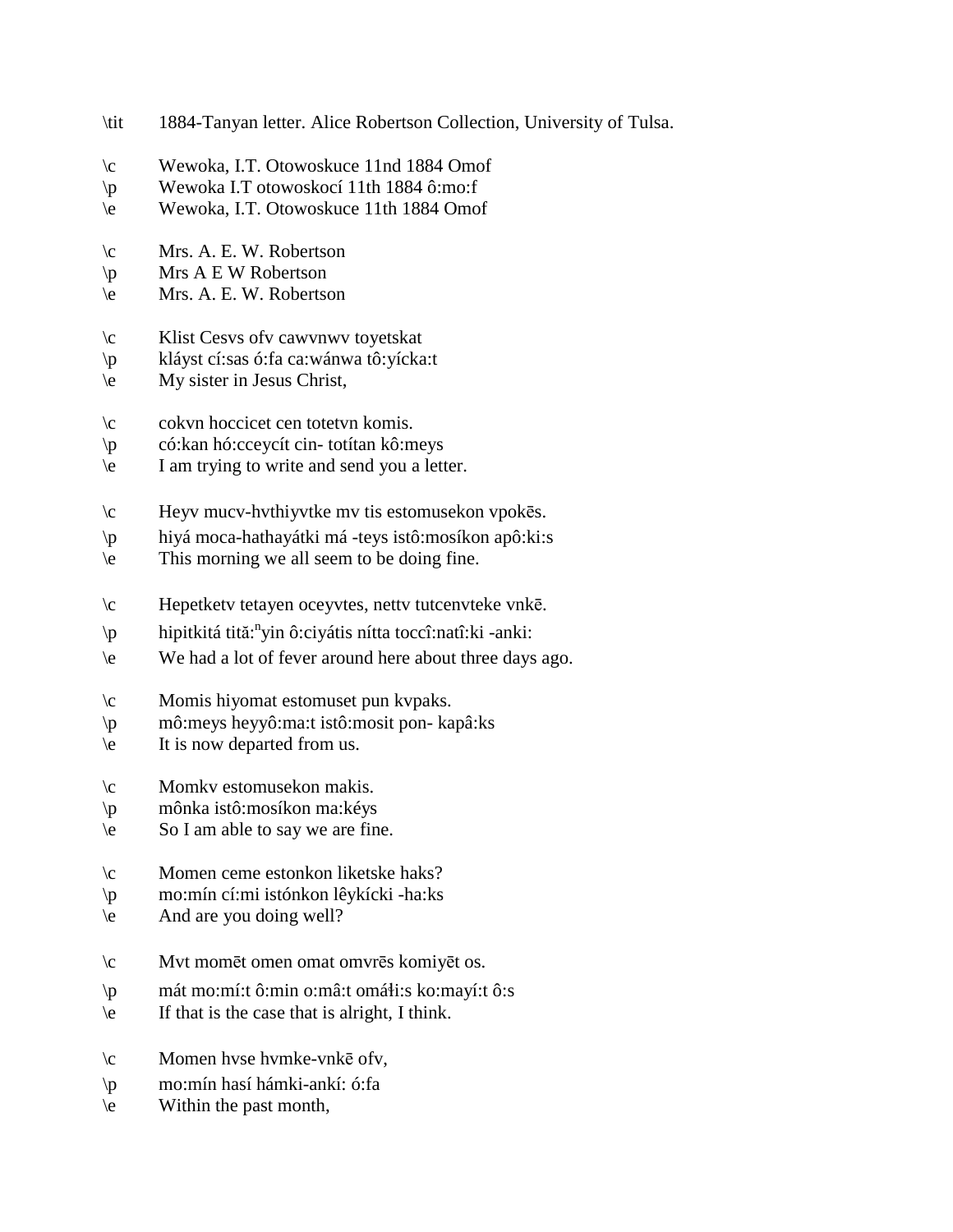- \c Tahlequah erkenvkvlke en nvkvftetv ocen heciyvnks.
- $\pi$  Tahlequah i $\frac{1}{2}$ kinakâlki in-nakaftitá ô:cin hi:ciyanks [?]
- \e a preachers' meeting was held in Tahlequah and I attended.
- \c Momen vne oh fvccv vtutketv oh vtvlaken vm mellakvtēs.
- \p mo:mín aní oh- fácca atotkitá ohh- atalâ:kin am- millâ:kati:s
- \e As for me, I was appointed further work.
- \c Mucv rvfo ofv, hiyakpo Este-cate celokhokv, etvlwv yomucke ofv vpokan
- \p mocá !afó ó:fa hayakpó: isti-cá:ti cilokhó:ka itálwa yomócki: ó:fa apô:ka:n
- \e During this winter I have been given the charge of going to the prairie
- \c Hesaketvmesē em opunvkv-herv em erkenvkvranin yekcetv vm hoyvtēs.
- \p hisa:kitamisí: im- oponaka-hí:!a im- i!kináka!a:néyn yikcitá am- hô:yati:s
- \e to bring the gospel to Indian speakers of various languages who presently live in darkness.
- \c Vm erkenvkvlke vcullvke vc ohwvkecakes.
- \p am- i!kinakâlki acolakí ac- ohwakicâ:kis
- \e My preachers who are my elders have laid this upon me.
- \c Momen mvn vkvsamis.
- \p mo:mín mán akasâ:meys
- \e I have agreed to this.
- \c Hesaketvmesē momekvs komen heyv vtutketv yekcetvn ociyatē komet vkerriciyvtēs.
- \p hisa:kitamisí: mó:mikas [?] kô:min hiyá atotkitá yikcitán ô:caya:ti: kô:mit akí!!eycayáti:s
- \e I have had the thought that if God wills, I would be given the authority to do this work.
- \c Ohrolopē tutcenē vtēken.
- \p oh!olopí: toccî:ni: atî:kin
- \e I have contemplated this for three years.
- \c Momen hiyomat kerriyēt os.
- \p mo:mín heyyô:ma:t ki:!!ayí:t ô:s
- \e Now I know it is so.
- \c Estomvranat, momen vn cuko vlahkiyof, heyv mucv-hvse ofv tat yvmv vfekhonnit
- \p istó:ma!a:nâ:t mo:mín an- cokó aláhkayo:f hiyá moca-hasí ó:fa -ta:t yamá afikhônneyt
- \e This is what must be done. After arriving here this month I must settle in
- \c nake vn nak vfvstetv espokvkosekatēn vfastit es fvcficin
- \p nâ:ki an- nâ:k afastitá ispo:kakósika:tin afa:stéyt is- fácfeycéyn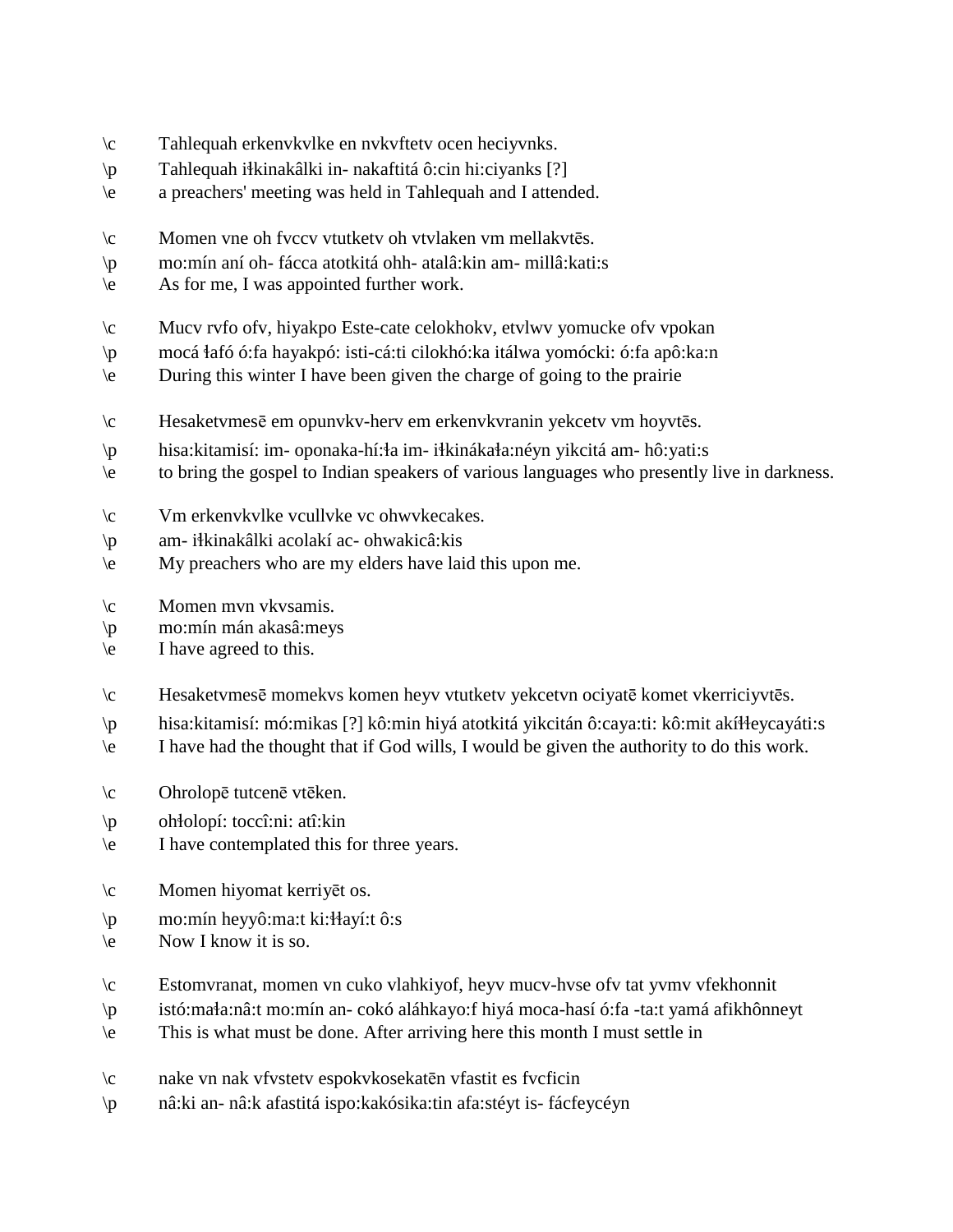\e and take care of loose ends in my personal life

\c ayen Sept. erespokof, Semvnolvlke etvlwv ofv etvlwuce hvmke em mekkiyate yekcetv pokvrēs.

\p a:yín Sept i!íspo:kô:f simano:lâlki itálwa ó:fa italwocí hámki: ím- mi:kkayâ:ti yikcitá po:káłi:s

\e and be done by the end of September at which time my position as mekko of a small band of Seminoles will expire.

- \c Momen mvn wikiyof vyetv vm etetaket omvrēs komiyēt os.
- $\pi$  mo:mín mán weykayô:f ayíta am- ítita:kít omá $\pi$ i:s ko:mayí:t ô:s
- \e When I quit this position I will then be free to go, I think.
- \c Pu hesayēcv pokicvtē vkerricis.
- $\mathbf{p}$  po- hisa: yí:ca pokeycatí: akí Heycéys
- \e I am thinking of our Saviour's teachings.
- \c Monkv oh mekketv cukpe-hvmke rohvtvlaket vn heckvrēs komis.
- \p mônka oh- mi:kkitá cókpi-hámki: [?] !ohhatalâ:kit an- hícka!i:s kô:meys
- \e My mekko position will pay me a little more than one hundred.
- \c Momen momis Este-cate celokhokv yomuckofv vpokakat vhvmkvn ariyat tis
- \p mo:mín mô:meys isti-cá:ti cilokhó:ka yomo:ckó:fa apo:kâ:ka:t ahámkan a:!ayâ:t -teys
- \e I once went among the Indians who speak several languages but live in darkness.
- $\c$  Ryfo-cuse 10nd 1872 omof.
- $\pi$  | afo-có:si 10th 1872 ô:mo:f
- $\text{let}$  It was January 10, 1872.
- \c hvse hokkolen en kvpakimvtvs.
- \p hasí hokkô:lin in- kapâ:keymátas
- \e I was there two months until I departed.
- \c Hvte este oh kerrvkekat honetskvkē omēt tayen teyvmketv ocvket omen hecakimvts.
- \p hatí ísti oh- kiłłakíka:t honickakí: ô:mi:t tă:<sup>n</sup>yin tiyamkitá o:cakí:t ô:min hica:kéymats
- \e I witnessed the wild-seeming ways of these people as they conducted themselves in disorderly ways.
- \c Honecvkē [honeckvkē?] mahatet fullēt omēs, mahoken,
- \p honicakí: [honickakí:?] má:ha:tit follí:t ô:mi:s má:ho:kín
- \e There are those who are considered very uncivilized,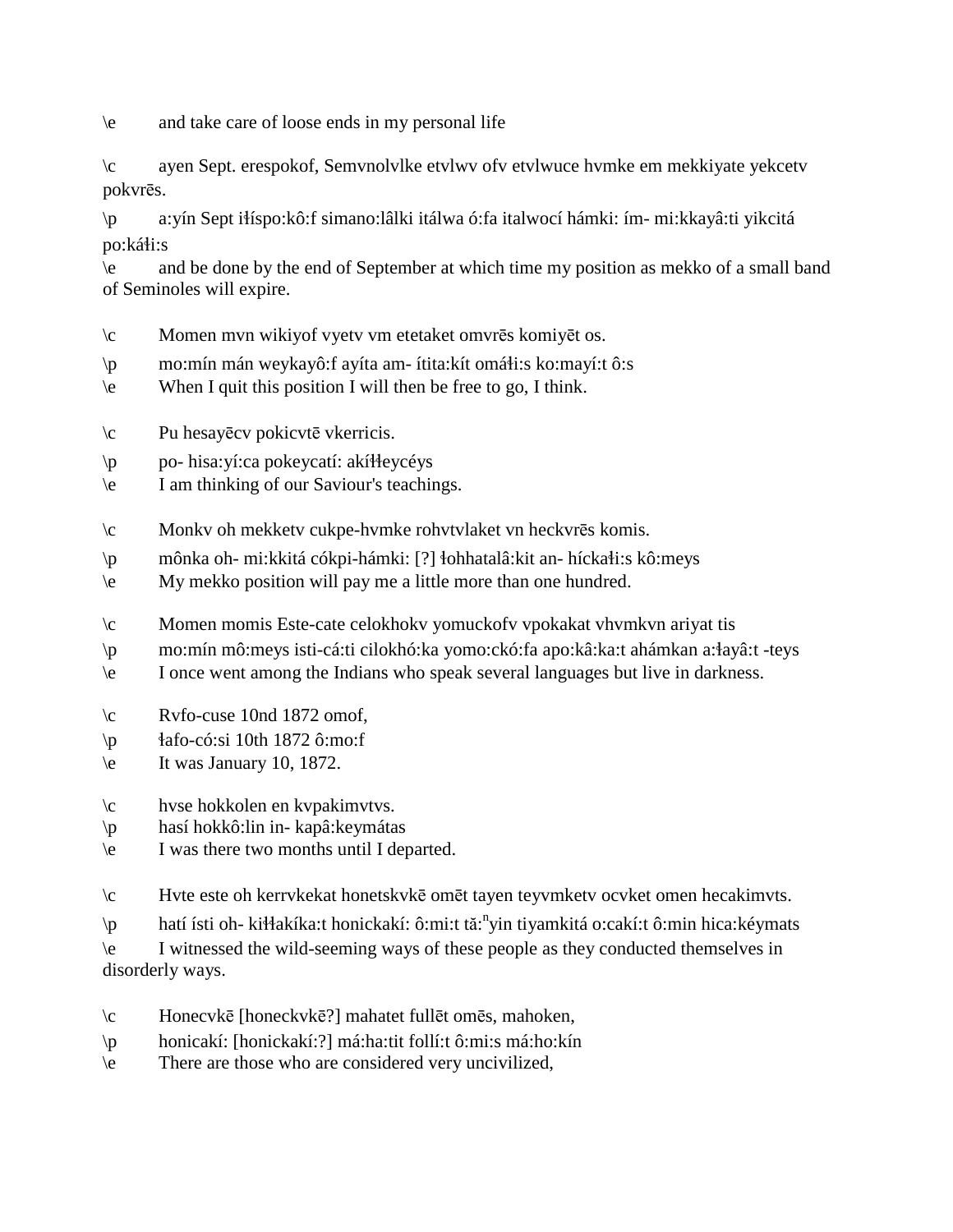- \c en heckv vtekusis este-penkvlēcvke omēt etefullet omen heci mvtvs.
- \p in- hícka atî:koseys isti-pinkali:cakí: ô:mi:t itífollít o:mín hi:céy- matas
- \e and just the sight of them was frightening to me.
- \c Momis Este-cate celokhokv kvnholace kihocat,
- \p mô:meys isti-cá:ti cilokhó:ka kanholá:ci kéyho:câ:t
- \e However, among these Indians who speak many languages in the land called Kvnholace,
- \c este hvmket vn hesse hēret arvtēt omet,
- \p fsti hámkit an- híssi hĭ:<sup>n</sup>łit a:łatí:t ô:mit
- \e I have a good friend
- \c mv este vkerriciyetvnken,
- \p má ísti akí!!eycayí:tankin
- \e that I think of often.
- \c Hiyuce nettv 25 mahosaten Sasakwv tvlofvn arvtisen etehēceyvnks.
- \p hayóci nítta 25 má:hosa:tin sa:sákwa taló:fan a:!atéysin itíhi:ciyánks
- \e On the very day of July 25, we ran into each other in the town of Sasakwa.
- \c Momis estomusen etempunahoyeyvnks.
- \p mô:meys istô:mosin itimpona:hô:yiyanks
- \e But we only got to talk for a little while.
- $\c$  Monkv erorin omat,
- \p mônka i!o:!ín o:mâ:t
- \e So when I arrive there,
- \c vc vcayecvrēs komis.
- $\pi$  ac- aca:yí:ca $\pi$ i:s kô:meys
- \e I'm sure he will take care of me.
- \c Momen monkv heyv nake oh fvccvn mekusvpkucen cem pohepis cē.
- \p mo:mín mônka hiyá nâ:ki oh- fáccan mi:kosapkocín cím- pohi:péys cî:
- \e So in this matter, I ask that you pray for me.
- \c Pu pucase Cesvs Klist vn homahtet
- \p po- pocá:si cí:sas kláyst an- homâ:htit
- \e That our Saviour Jesus Christ will lead me,
- \c em estvlke hiyayvhokusate es vm vfullotet etvlwv yomuckate svcohvyvren
- $\pi$  im- istâlki haya:yahô:kosa:ti is- am- afollô:tit itálwa yomockâ:ti [?] sacohhayá $a$ :nín
- \e surrounding me with those who are enlightened by His word to those in darkness,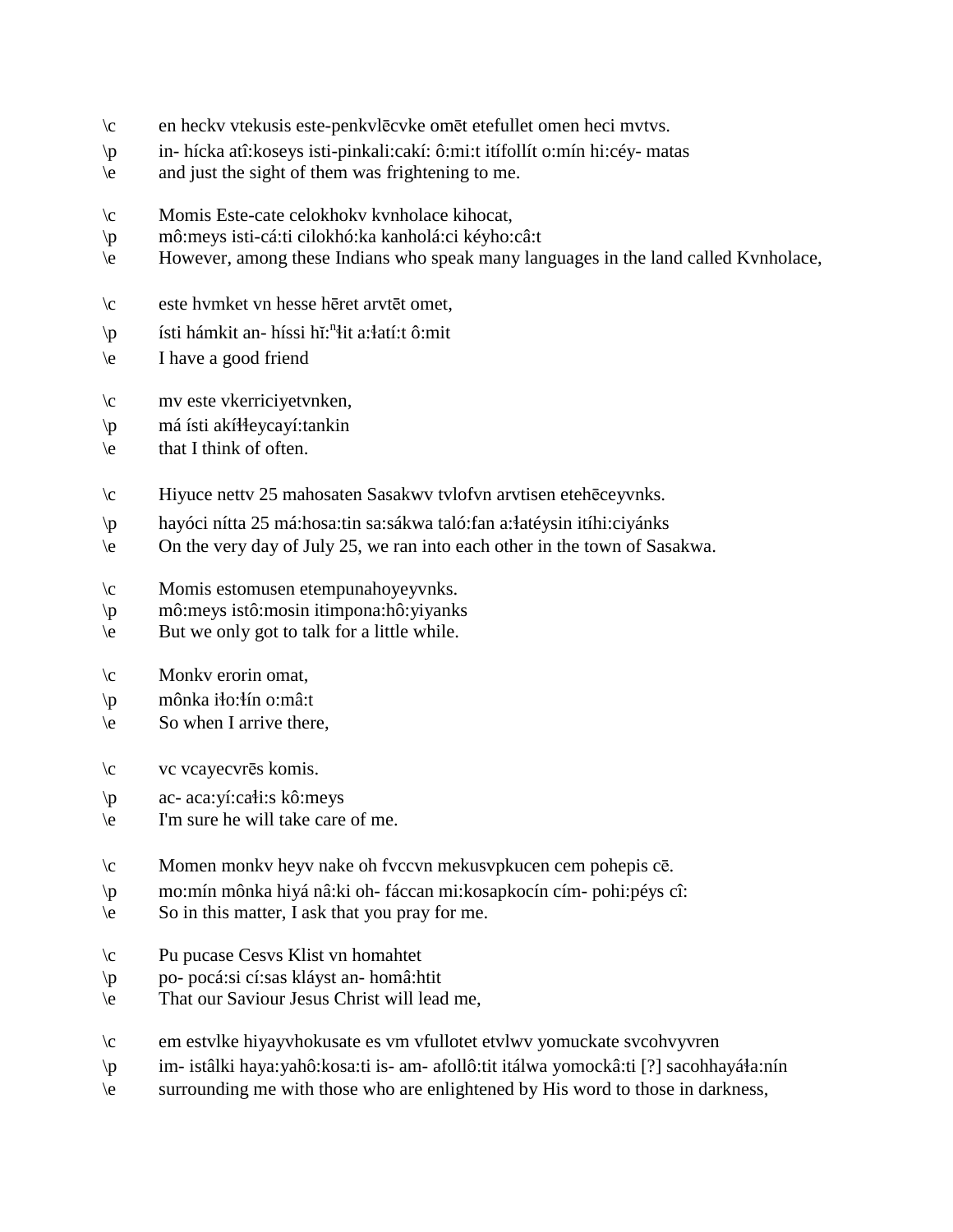- \c vm mekusvpvs cē.
- \p am- mi:kosápas cî:
- $\le$  please pray for me.
- \c Momen hvtvm nake etvn onvkv ocis.
- \p mo:mín hatâm nâ:ki i:tán onáka ô:ceys
- \e Now I have something else to tell you.
- \c Nettv-cakuce vnkē Wewoka Mekusvpkv Cukon es vpokeyvnks.
- \p nitta-ca:kocí -anki: wi:wó:hka mi:kosapka- cókon is- apô:kiyanks
- \e Last Sunday, we held services at Wewoka Church.
- \c Nettv hokkolen.
- \p nítta hokkô:lin
- \e For two days.
- \c Momen este sulke mahēt nvkaftet,
- \p mo:mín ísti solki- má:hi:t nakâ:ftit
- \e There were many people at this meeting
- \c momet opunvkv-hērv heretv-mahēn mapohicakvtēs.
- \p mo:mít oponaka-hí:!a hi!íta-má:hi:n ma:poheycâ:kati:s
- \e and they heard some very good sermons.
- \c Momen hopiyvkēn sulkēt awvtēs.
- \p mo:mín hopayakí:n sólki:t â:wati:s
- \e Many of them came from afar.
- \c Momen mv erkenakat tat Rev. J. R. Ramsey omvtes.
- \p mo:mín má í!kina:kâ:t -ta:t Rev J R Ramsey ô:mati:s
- \e The one doing all the preaching was Rev. J. R. Ramsey.
- \c Momen en yvtekv tat Mr. Robert Johnson yvtēkvtēs, heretv!
- \p mo:mín in- yatíka -ta:t Mr Robert Johnson yatî:kati:s hi!íta
- \e His translator was Mr. Robert Johnson who did a good job!
- \c Momen hoyanvtēs.
- \p mo:mín hoyâ:nati:s
- \e This is how it went.

\c Momen Rev. D. Fife hvte-vwolusē mekusvpkv-cuko mucvse hahoyan em erkenvkv taranet, svyvranēt os.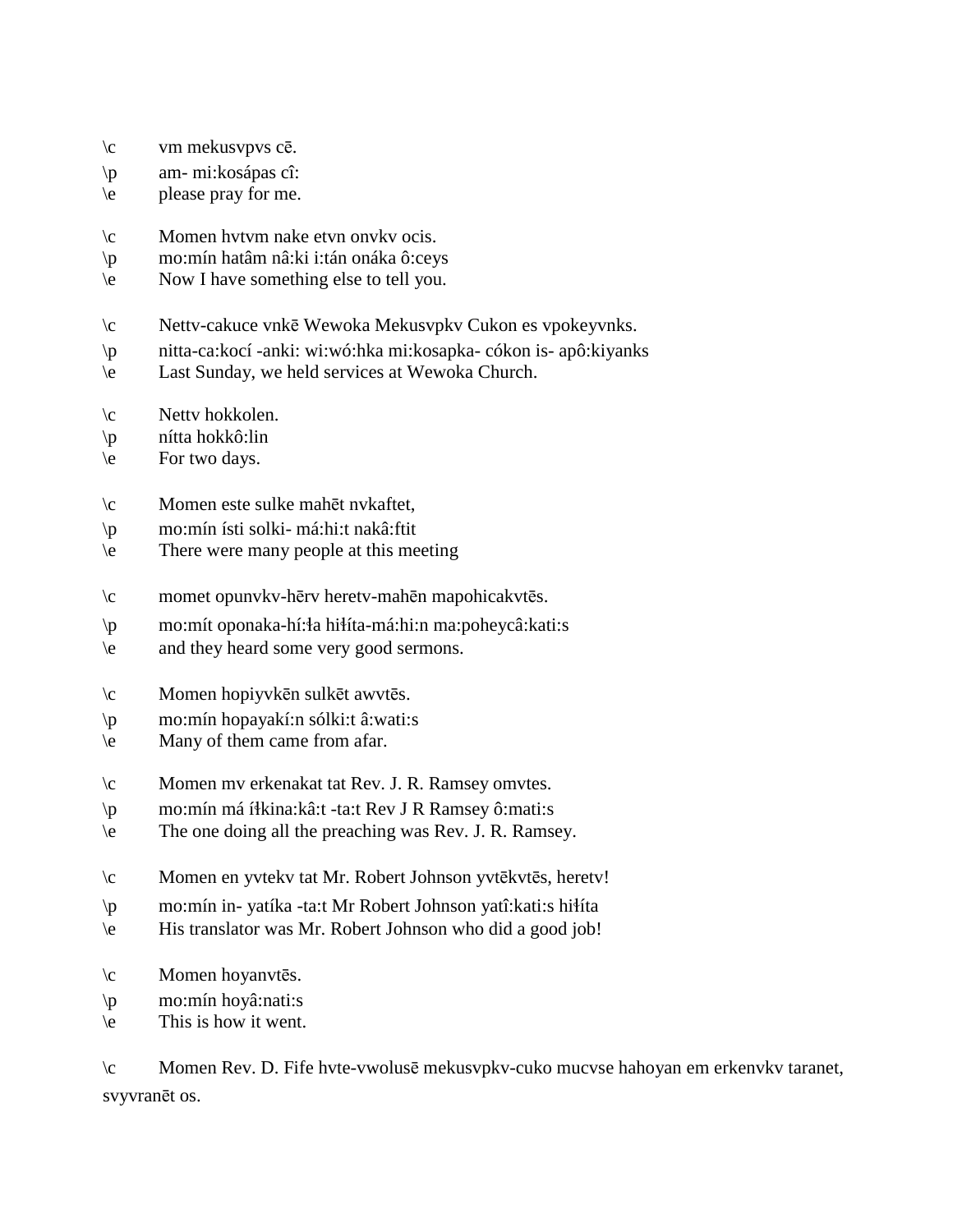$\mathsf{p}$ mo:mín Rev D fáyf hati-awólosi: mi:kosapka-cóko mocási há:ho:yâ:n im- iłkináka tá:ła:nít sáyała:ni:t ô:s

- The Rev. D. Fife will be in charge of the new church that is now under construction.  $\backslash e$
- $\setminus c$ Momen hiyomat estofyn etehecykeyyr haks? komiyēt os.
- mo:mín heyyô:ma:t istó:fan itihicákiyár -ha:ks ko:mayí:t ô:s  $\mathsf{p}$
- When will we get to see one another, I wonder.  $\left\langle e\right\rangle$
- Momis tehecēkon Cesvs epunhuehkepvten omē estomis,  $\setminus c$
- mô:meys tihicí: kon cí: sas iponhóyhki: patín o: mí: istô: meys  $\mathsf{p}$
- Though Jesus may call us before we see one another again,  $\backslash e$
- mv hvccuce hvmke wakkat, tvpalv ekvnv hērēt ocēt omēs komē  $\setminus c$
- má haccocí hámki: wâ:kka:t tapá:la i:kaná hǐ:<sup>n</sup>łi:t o:cí:t ô:mi:s ko:mí: [?]  $\mathsf{p}$
- $\vee$ on the other shore of that river is a wonderful land
- en honrkv ocakat mvn etehēcet,  $\setminus c$
- in- hó<sup>n</sup>łka o:câ:ka:t mán itihî:cit  $\mathsf{p}$
- where the faithful believers will see one another,  $\vee$
- etesēket, 'ten yvhikeyvrēs, komit heyvn vfekhonnis cē.  $\setminus c$
- itísi: kít tin-yahéy kiyáti: s kô: meyt hiyán afíkhonnéys cî:  $\mathsf{p}$
- shake hands, sing together and believing this I now close.  $\vee$

 $\setminus c$ Momen nak cokv-rakko 'tohtvlhuecky tat vnicvlke Hesaketymesē 'cohtutewityrēs komit mekusapiyēt os.

mo:mín nâ:k co:ka-łákko tohtalhóycka -ta:t aneycâlki hisa:kitamisí: cohtotíweytałi:s  $\mathcal{D}$ kô: meyt mí: kosa: payí: tô: s

I am in constant prayer that God will send all the help you need in translating the Bible.  $\left\langle e\right\rangle$ 

- $\setminus c$ Lvpkē pun heckvrēs komis.
- lápki: pon- híckałi:s kô:meys  $\mathcal{D}$
- We will soon have it, I believe.  $\vee$
- $\sqrt{c}$ Cesys Klist cepaket,
- cí:sas kláyst cipâ:kit  $\sqrt{p}$
- May Jesus Christ be with you,  $\vee$
- cem vnicet, pum vnicekvs.  $\setminus c$
- cim- áneycít pom- anéycikas  $\mathsf{p}$
- and help you to help us.  $\vee$